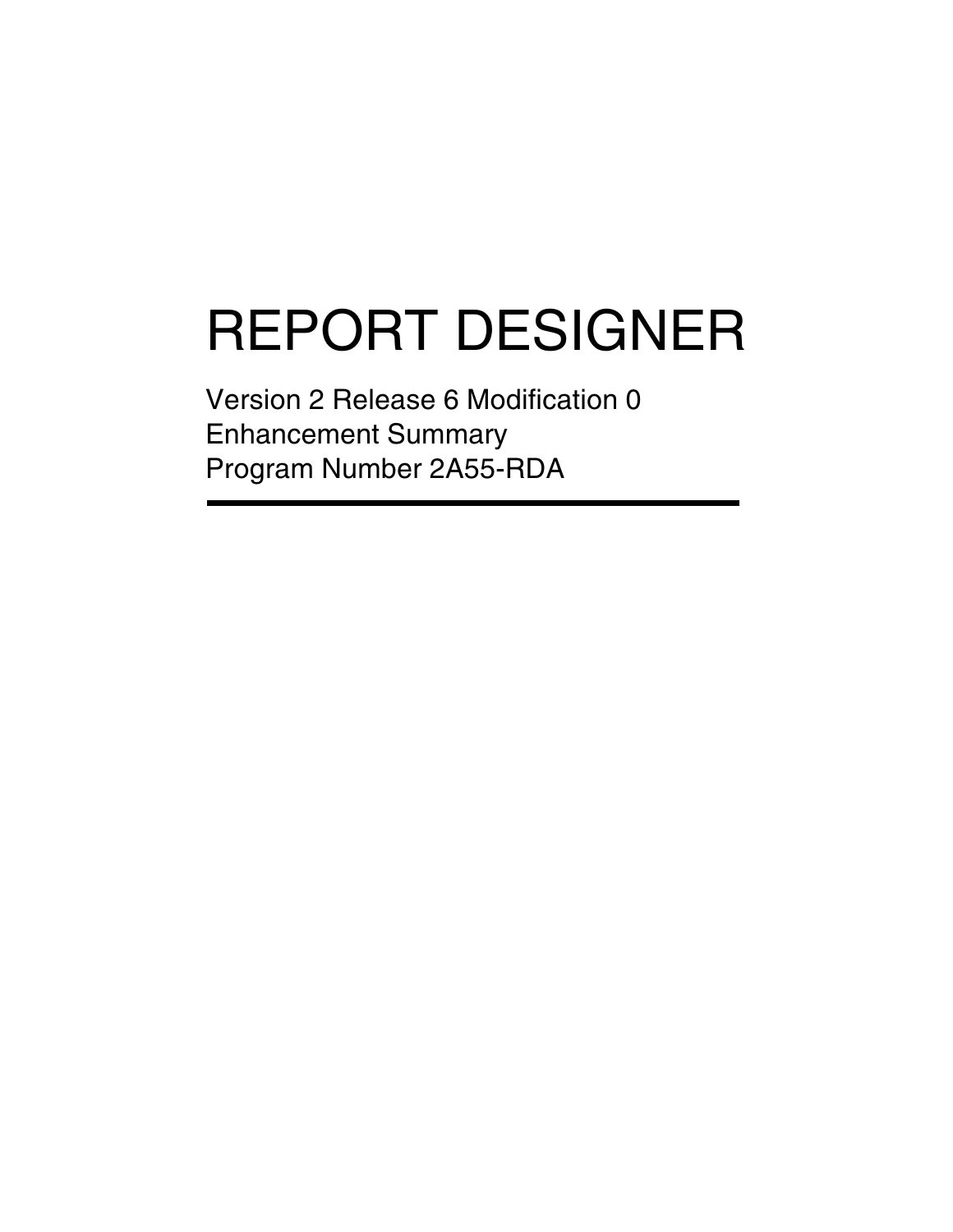**Fifteenth Edition (March 2003)**



809 W Howe St Seattle, WA 98119 United States of America

Phone: (206) 284-5078 Fax: (206) 284-5029 E-mail: support@gumbo.com Web: www.gumbo.com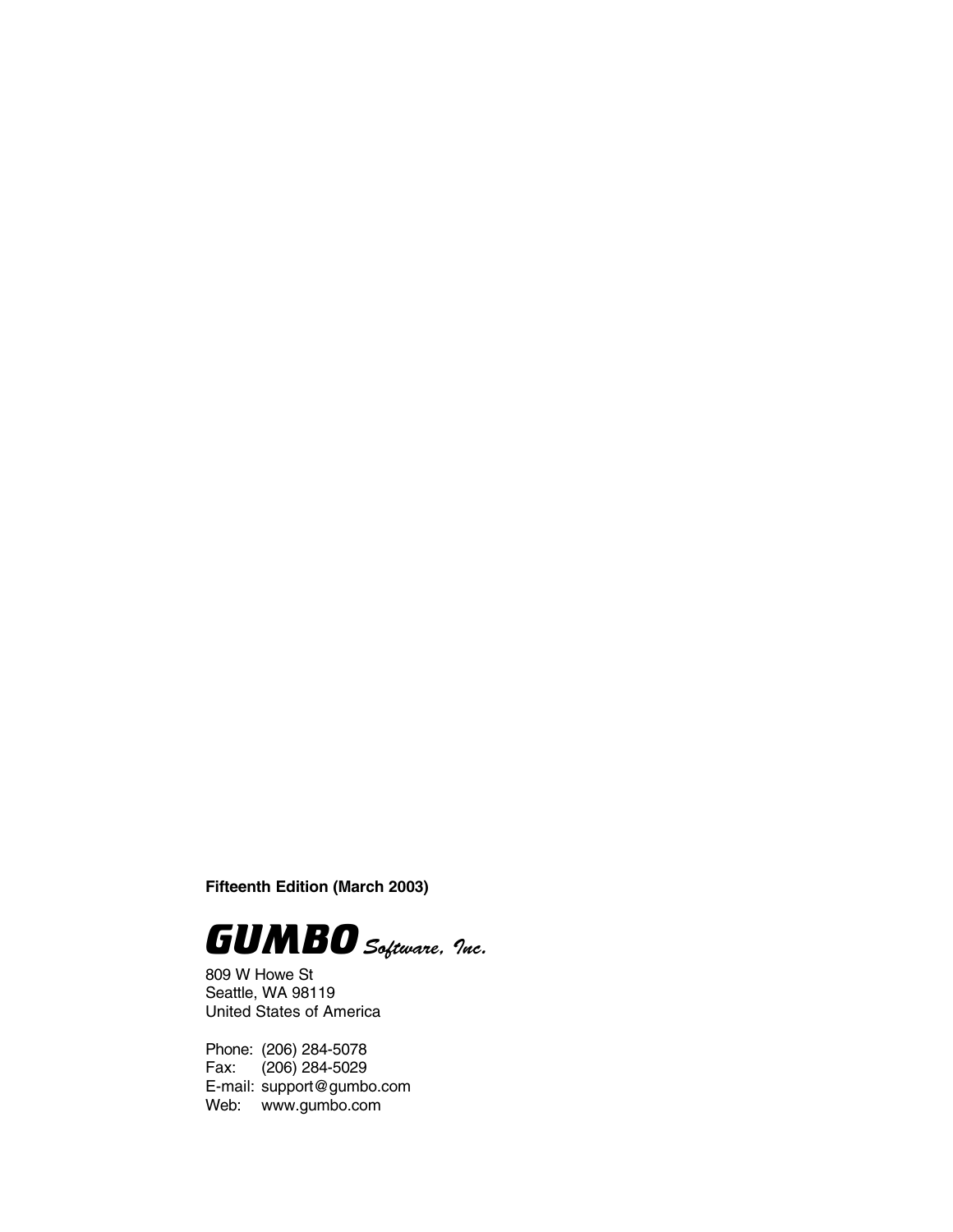| <b>Enhancements For Report Designer Ver 2 Rel 6 Mod 0 </b>                                                                                                                                                                     |  |  |  |  |  |  |  |  |
|--------------------------------------------------------------------------------------------------------------------------------------------------------------------------------------------------------------------------------|--|--|--|--|--|--|--|--|
|                                                                                                                                                                                                                                |  |  |  |  |  |  |  |  |
|                                                                                                                                                                                                                                |  |  |  |  |  |  |  |  |
|                                                                                                                                                                                                                                |  |  |  |  |  |  |  |  |
| Installation Verification Option Added (and the context of the context of the state of the state of the state of the state of the state of the state of the state of the state of the state of the state of the state of the s |  |  |  |  |  |  |  |  |
|                                                                                                                                                                                                                                |  |  |  |  |  |  |  |  |
| PDF Manual Now Included (and account of the contract of the contract of the contract of the PDF Manual D                                                                                                                       |  |  |  |  |  |  |  |  |
|                                                                                                                                                                                                                                |  |  |  |  |  |  |  |  |
|                                                                                                                                                                                                                                |  |  |  |  |  |  |  |  |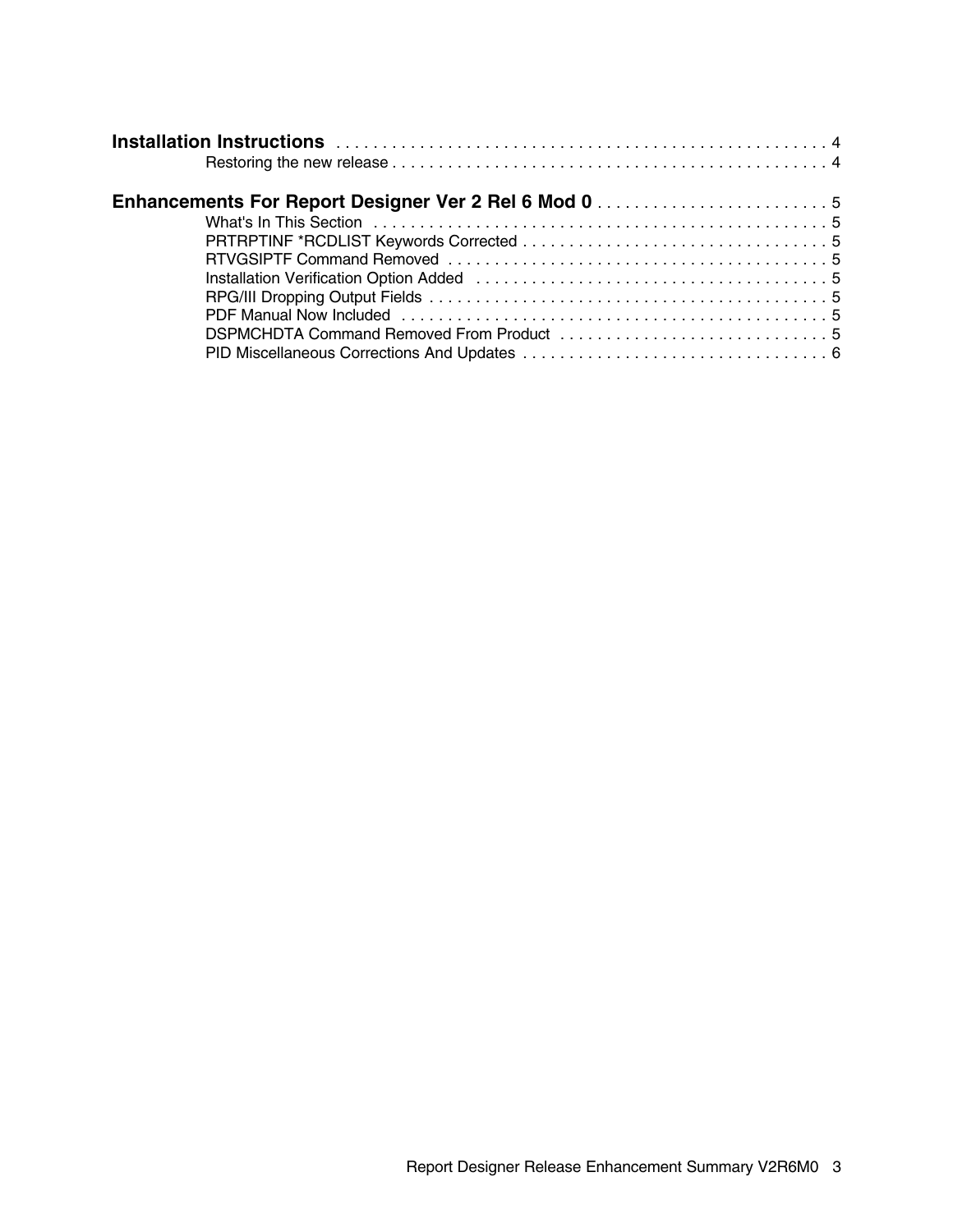# **Installation Instructions**

#### **Restoring the new release**

Read the Enhancement Summary to determine if any changes affect your installation.

Follow these instructions to install Report Designer V2R6M0 on your iSeries Server:

- **Note:** If you have downloaded this software from the web, instructions specific to installing from the download can be found in the file "readme.htm" which is included in the download.
- 1. Sign on to the system as the security officer (QSECOFR).
- 2. Verify that your machine is at OS/400 V4R5M0 or later by running:

DSPDTAARA DTAARA(QGPL/QSS1MRI)

- **Note:** If you are running a version of OS/400 earlier than V4R5M0 you can not install Report Designer V2R6M0 on your machine. You must install an earlier version of Report Designer or upgrade the operating system.
- 3. Verify that user domain objects are allowed in the libraries RDA and QSRV, by running:

WRKSYSVAL SYSVAL(QALWUSRDMN)

Take option 5 to display the value. If the value is not \*ALL, use option 2 to add libraries RDA and QSRV to the list of libraries where user domain objects are allowed.

- 4. Mount the distribution media in the appropriate device.
- 5. Submit the Restore Licensed Program (RSTLICPGM) command to batch:

RSTLICPGM LICPGM(2A55RDA) DEV(device-name) LNG(2924)

- **Note:** "device-name" is the device the media was mounted on and is usually OPT01.
- 6. Enter your permanent authorization code.
- 7. Determine which PTFs were included on the media by entering the following command:

DSPPTF LICPGM(2A55RDA)

8. Visit www.gumbo.com to determine if newer PTFs are available.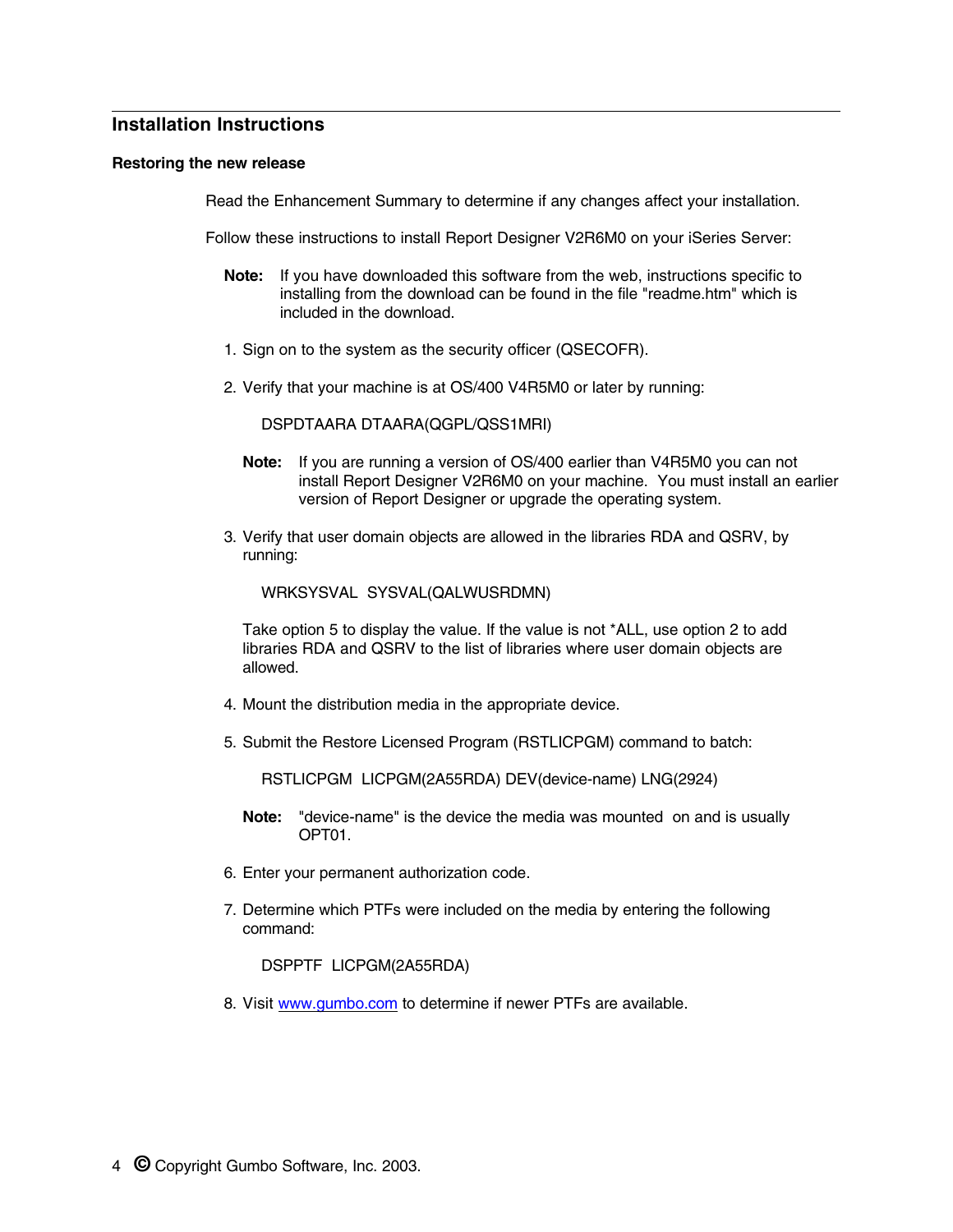# **Enhancements For Report Designer Ver 2 Rel 6 Mod 0**

### **What's In This Section**

This section provides information on Report Designer enhancements for the current release, notes any customer code implications, and describes where to find more information when applicable.

#### **PRTRPTINF \*RCDLIST Keywords Corrected**

When the Print Report Information (PRTRPTINF) command was used to print a record list, keywords for all subsequent records were included when printing keywords for each record.

## **RTVGSIPTF Command Removed**

The RTVGSIPTF command which was ECS modem based PTF retrieval has been removed from the product. PTFs are available for download at www.gumbo.com. You should change your procedures to use this source.

#### **Installation Verification Option Added**

An option to "Verify that Report Designer is installed correctly" was added to the RDA menu. The option allows you to accurately verify that the product is successfully loaded on your system using OS/400's CHKPRDOPT command.

#### **RPG/III Dropping Output Fields**

Report Designer was generating malformed names for continued record formats. This caused fields to be dropped when generating RPG/III source.

# **PDF Manual Now Included**

The product now includes the manual in PDF format. the manual can be found in the directory /Gumbo/ProdData/2A55RM1/doc.

### **DSPMCHDTA Command Removed From Product**

DSPMCHDTA which displayed the machines serial number and processor group has been removed from the product. A similar function is provided by OS/400's WRKLICINF command. You should change your procedures to use this command.